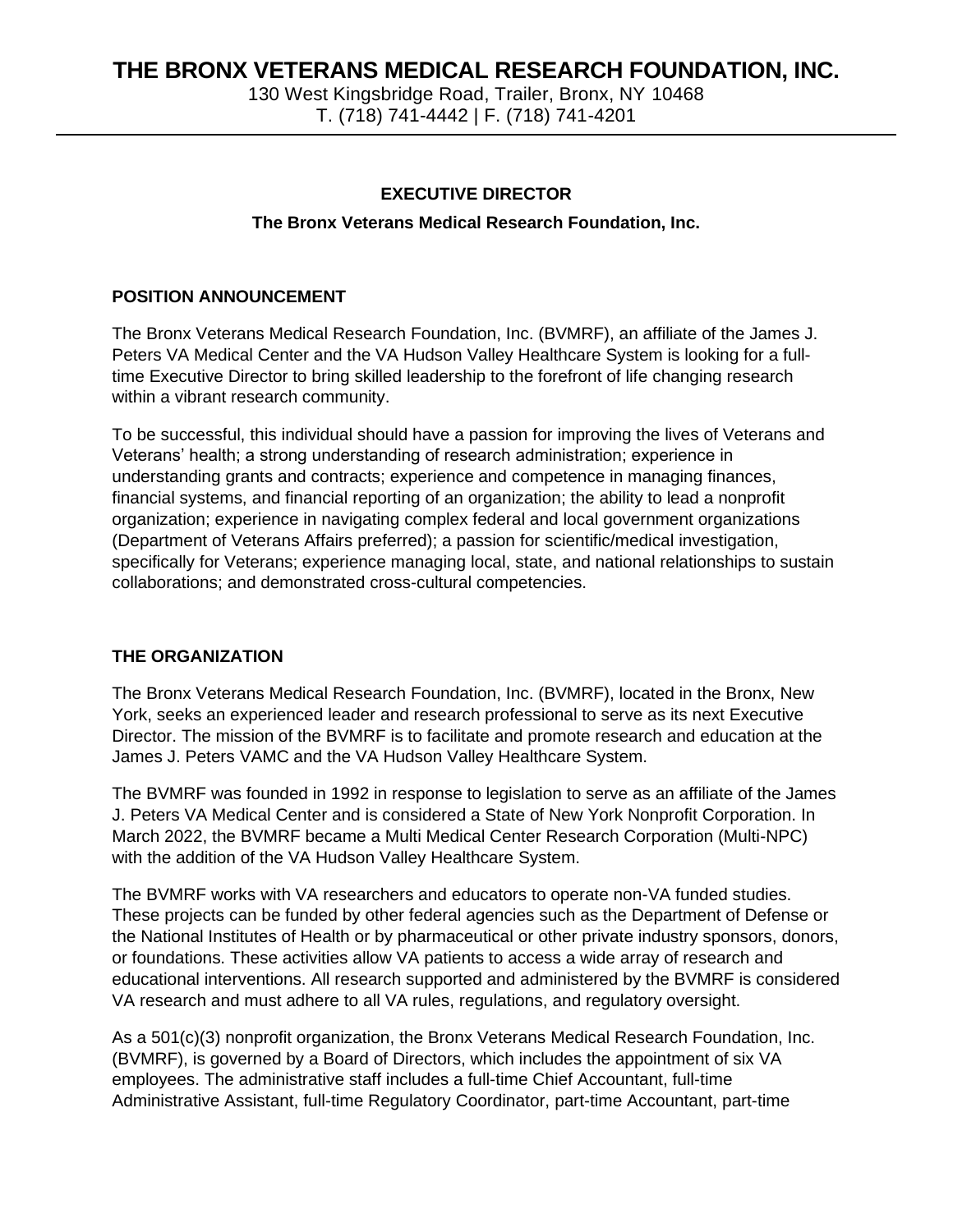130 West Kingsbridge Road, Trailer, Bronx, NY 10468 T. (718) 741-4442 | F. (718) 741-4201

Research Program Manager, and part-time Grants Coordinator. In addition, the BVMRF has over 55 research professionals included on its payroll.

The revenue for the 2021 fiscal year was approximately \$8,600,000. The funds are used in support of research projects and education that come through the organization in a variety of ways.

## **POSITION:**

The BVMRF Executive Director (ED) provides overall leadership, direction, and administration of all programs and services. The ED protects BVMRF financial assets and functions as the strategic and operational leader. The Executive Director is responsible for the implementation and compliance of policies set by the Board of Directors and applicable grantor, federal, and state requirements, and serves as an authorized representative of the Board of Directors in all matters. In cooperation with the Board of Directors, the Executive Director maintains and supports all grants, ensures accurate and sufficient financial and non-financial management information, and facility planning. The Executive Director provides leadership and direction to staff in carrying out the key roles assigned to them. The Executive Director also reviews all grants and ensures all necessary administrative information is provided timely to the Grantor.

### **KEY ROLES:**

### **Operations**

- Serves as the Executive Director as defined in the NPC authorizing statute, codified at 38 USC 7361- 7366.
- Organizes the administrative functions, delegates duties, and establishes formal means of accountability for staff members.
- Thinks strategically about growth and can lead the Board and Staff in the development and implementation of short-range and long-range plans and policies.
- Ensures that contractual obligations are fulfilled, and that appropriate contracts and agreements are in place.
- Develops and maintains strong working relationships with Principal Investigators and their staff to ensure that they are provided with appropriate support systems and responsive, quality service in the areas of grant preparation and management, project and fiscal accounting, human resources, and other administrative functions.
- Ensures that a solid system of policies and decision-making procedures exist to guide the day-to-day operations.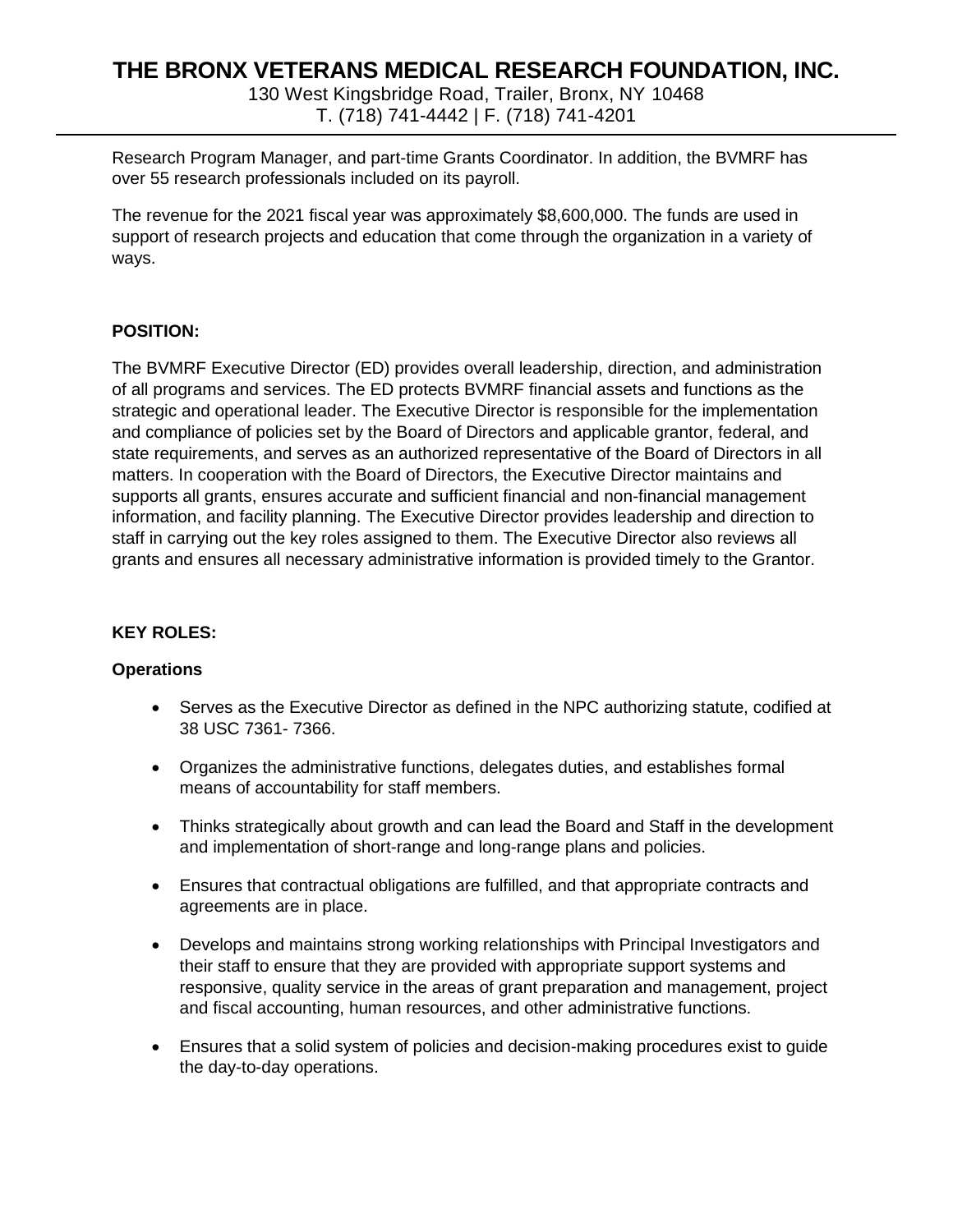130 West Kingsbridge Road, Trailer, Bronx, NY 10468 T. (718) 741-4442 | F. (718) 741-4201

• In collaboration with other staff, ensures the organization's human resource needs, including ensuring that policy, adequate staffing, professional development, benefits, safety, payroll, employee relations programs, etc., are designed to meet the needs of BVMRF and its employees and foster an excellent performing environment and solid recruitment and retention.

## **Strategic Planning and Leadership**

- Provides leadership in the implementation of the BVMRF goals; plans and continually refines and improves operations.
- Stays apprised of industry/market needs and shifts; recommends and implements modifications to meet changing needs and manages government relations.
- Promotes an open communication system at all levels and develops a strong administrative team, structuring the team to meet the changing needs of the organization.
- Fosters productive relationships with BVMRF staff and employees of the James J. Peters VAMC, VA Hudson Valley Healthcare System, VA General Counsel, and other regional and national VA offices, academic affiliates, industry sponsors, local research community and regulatory agencies, and other industry professionals as appropriate.

### **Financial Management**

- Monitors, directs, and evaluates the fiscal performance of the BVMRF to assure quality service within projected expenditures. Ensures adherence to the annual budget and that the investment portfolio and cash is well-managed.
- Provides leadership and direction for the organization's ongoing financial sustainability.
- Directs the development of the annual operating budgets and monitors the receipt and expenditure of funds to assure fiscal responsibility.
- Supervises the business affairs of BVMRF to assure that its funds are expended appropriately and effectively through a strong system of internal controls.
- Represents BVMRF in business negotiations; executes business agreements.
- Provides direction and oversight for all audits and follows all regulatory audit requirements.

## **Board Relations**

• Provides leadership, support, and information to facilitate Board members' efforts to develop policy, ensure sound financial practices and maintain mission-driven governance and decision-making.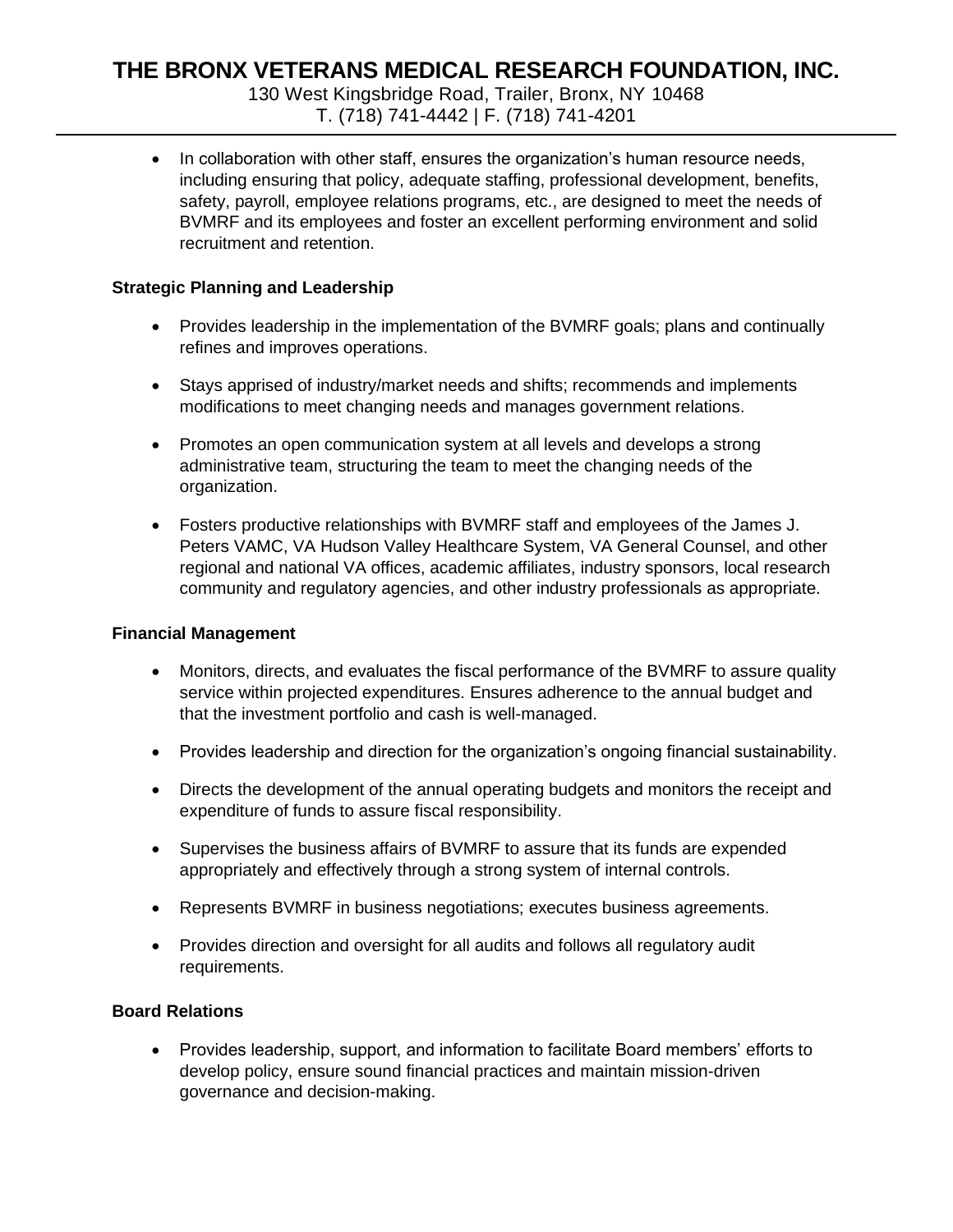130 West Kingsbridge Road, Trailer, Bronx, NY 10468 T. (718) 741-4442 | F. (718) 741-4201

- Communicates regularly to the Board regarding the financial status of the organization, updates on current initiatives/activities and other issues relevant to the Board.
- Seeks and provides advice and direction in conjunction with Board requirements and needs.
- Implements Board approved policies, program goals, and objectives.
- Orients new Board members.
- Ensures adherence to all BVMRF by-laws, applicable federal, state, and funding agency regulations, as well as federal and state laws.

### **Professional Qualifications:**

- Master's degree is required, preferred disciplines include healthcare, healthcare management, business administration, public health administration.
- Must have relevant and current experience in research administration and Generally Accepted Accounting Principles (GAAP).
- Exceptional hands-on budget management skills, including budget preparation, analysis, decision- making, and reporting.
- Excellent written and verbal communication skills; ability to build relationships with internal and external stakeholders and collaborators.
- Transparent and high-integrity leadership.
- Strong organizational abilities including planning, delegating, program development and task facilitation.

The physical requirements and activities that are required to perform the essential functions of the position include, but may not be limited to, as follows: Must be able to occasionally lift, pull and push a minimum of 20 lbs., stand for extended periods of time, sit for extended periods of time, squat, kneel, and regularly use fingers and hands for computer work.

## **SALARY AND BENEFITS:**

\$140,000-\$170,000 and a competitive benefits package including medical, vision, and dental insurance through Empire Blue Cross and Blue Shield. Other benefit options include life insurance and disability insurance. Employees also have the option to participate in a 401K retirement savings program with an employer match of up to 3% per year after the first year of employment.